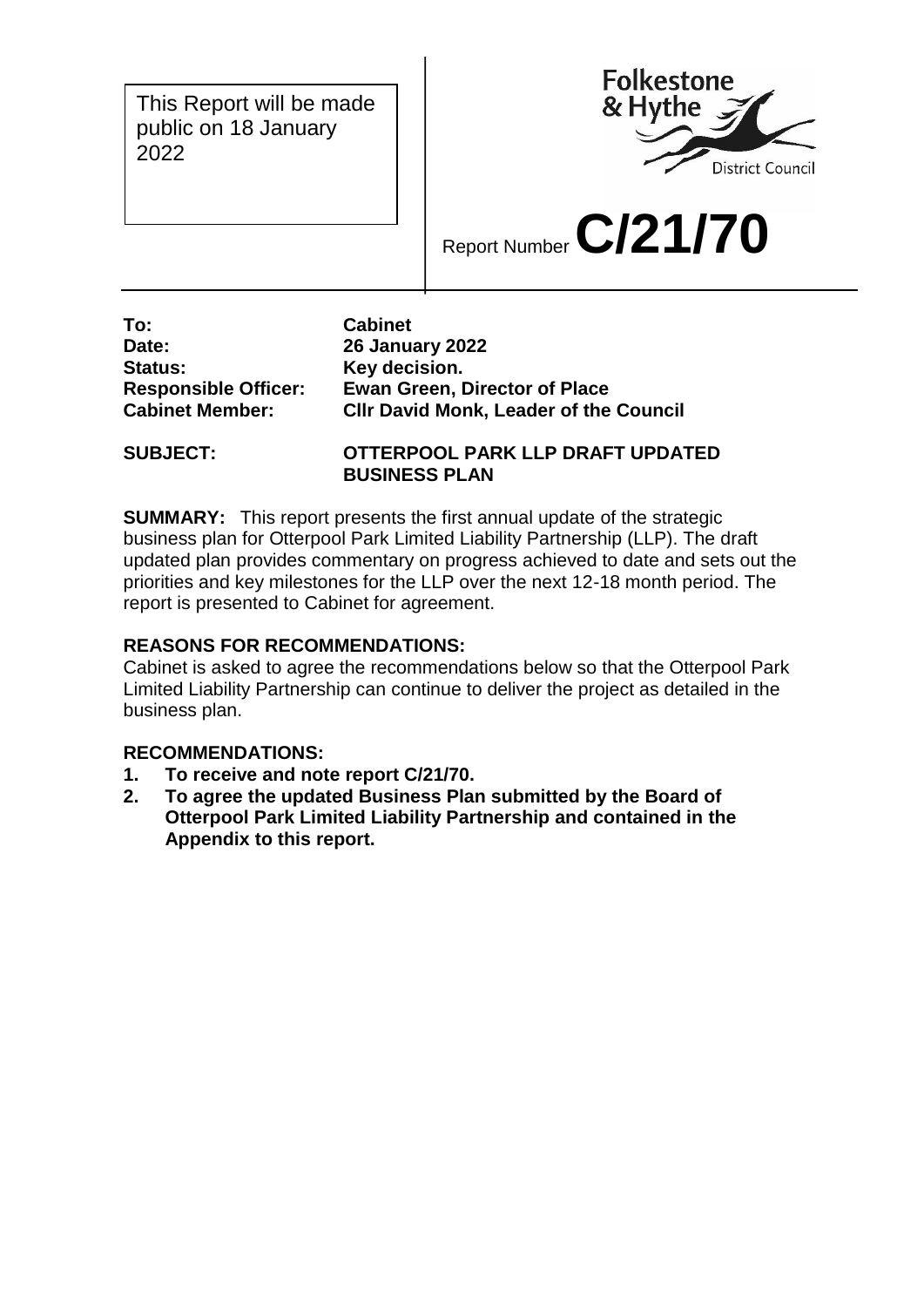# **1. BACKGROUND**

- 1.1 Otterpool Park, a new garden town, will be central to shaping a sustainable future for the district. It is recognised as a priority within the Council's **Corporate Plan 2021-30 'Creating Together Tomorrow'** and will make a significant contribution to achieving positive outcomes for:
	- Service Ambition 1: Positive community leadership
	- Service Ambition 2: A thriving environment
	- Service Ambition 3: A vibrant economy
	- Service Ambition 4: Quality homes and infrastructure
- 1.2 Otterpool Park LLP (the LLP) was established in May 2020 with the principal objective of acting as master developer for the delivery of the project. The Members' Agreement establishing Otterpool Park LLP sets out the process for the approval of the LLP's business plan. This requires that every 5 years the LLP submits its strategic business plan to the council for approval. Within the 5 year period annual updates are also prepared and placed before the council for approval.
- 1.3 The first strategic business plan was approved by the Cabinet of the Council on 20 January 2021 (minute 75). This report presents the first annual update of that business plan.

### **2. DRAFT BUSINESS PLAN 2022**

- 2.1 The draft updated Business Plan is attached as the Appendix.
- 2.2 Whilst much of the plan remains as approved in January 2021, sections 4 to 11 have been substantially updated. The following provides a summary of the key changes by section:

# **4.0 LEGAL AND GOVERNANCE**

Actions in 2021 have included amendments to the scheme of delegations and the approval of a staff handbook containing the human resources policies of the LLP. A Strategic Land Agreement and the method of procuring the on-site wastewater treatment works also secured Boardapproval. The Cabinet of the Council resolved that the Council should enter into the Strategic Land Agreement with the LLP and the Agreement will be completed shortly.

Supported by the new Head of Finance, the Board will continue to keep track of the LLP's financial performance and it will also consider Phase Delivery Strategies.

Proposals for long-term governance and stewardship of community assets will be prepared for Board and Council approval in the New Year.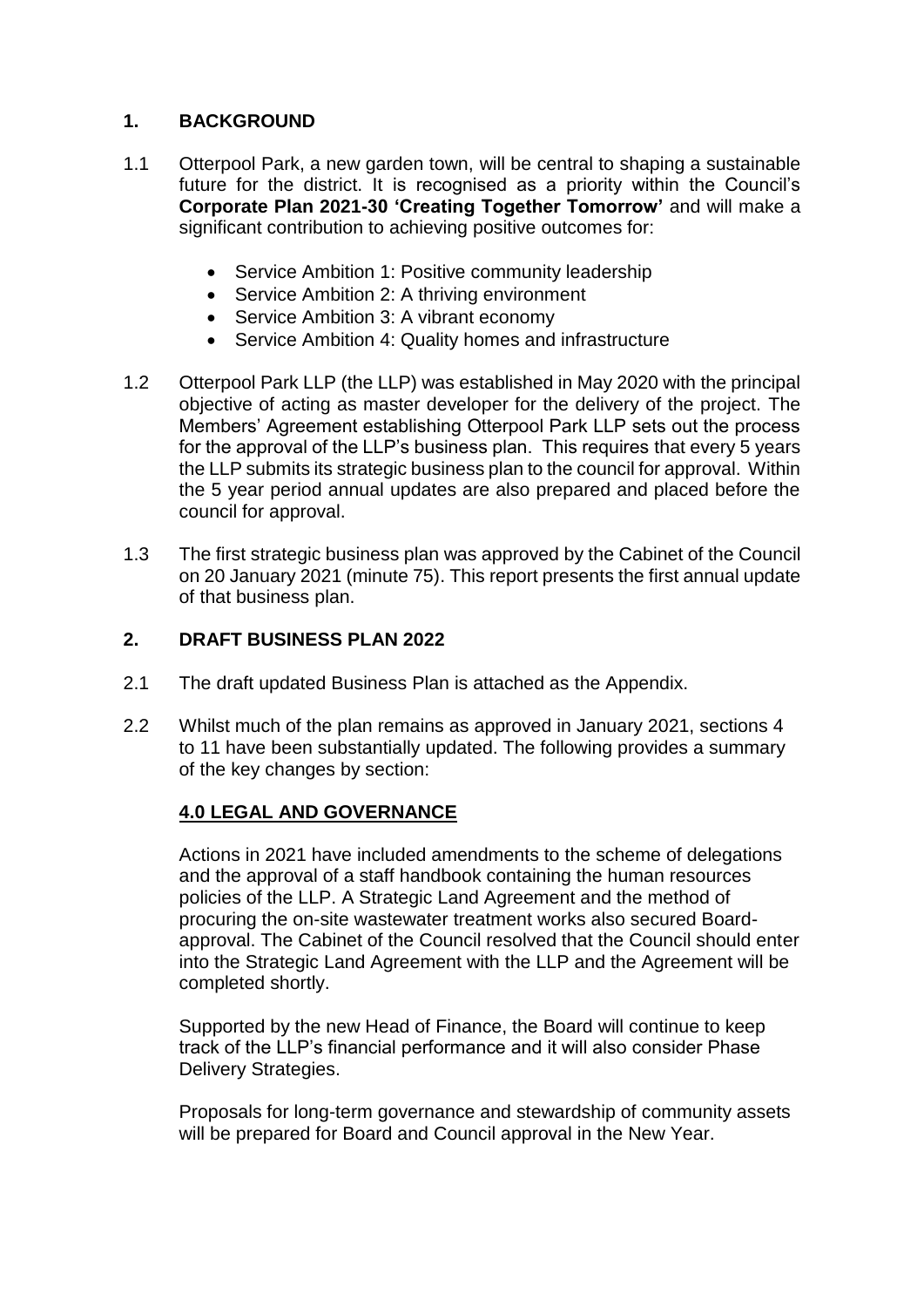# **5.0 RESOURCING STRATEGY**

Updates to the Business Plan consider the human resource requirements of the LLP over the period 2021 – 2026.

The Board meeting of 19 February 2021 approved the secondments of six members of staff from the Council to the LLP. The LLP has been actively recruiting to further positions this financial year. This includes a Director of Construction and a Head of Finance, two vital senior positions. A Community and Events Manager has been appointed on a part-time basis and in addition a Public Transport Lead has also been appointed on a secondments arrangement from the Council.

The Business Plan considers a comparison of operating models with other development companies. The LLP's onward resource strategy is based on a blended approach, utilising internal resource (seconded council staff and direct hires) along with a range of interim management, consultants and contractors appointed on a contract basis or through partnership arrangements. This will reflect the changing priorities, milestones and growth of the LLP and will be subject to continued review.

### **6.0 STAKEHOLDER RELATIONS**

Engagement in Year 1 expanded beyond the masterplanning work to embrace a wider range of people. Covid restrictions led to innovation in the delivery of virtual engagements, including extensive engagement in the preparation of the phase 1 masterplan.

Strange Cargo, a local participatory arts organisation was commissioned to deliver learning and engagement activities within the community. Progress has been aided with the appointment of a Community and Events Manager (a part time post).

A programme of further community-focused initiatives and events is being prepared.

Political engagement is being deployed at a national level and sustained engagement with a range of Government departments will remain a key part of the engagement strategy.

The LLP is exploring a range of opportunities for working with local stakeholders and existing/future residents, for example ongoing work with parish councils on masterplanning phases of development.

Submission of the outline planning application is a key engagement touchpoint and a consultation event is in development. The strategy includes communications and engagement activities relating to planning application approval, subject to this being the case.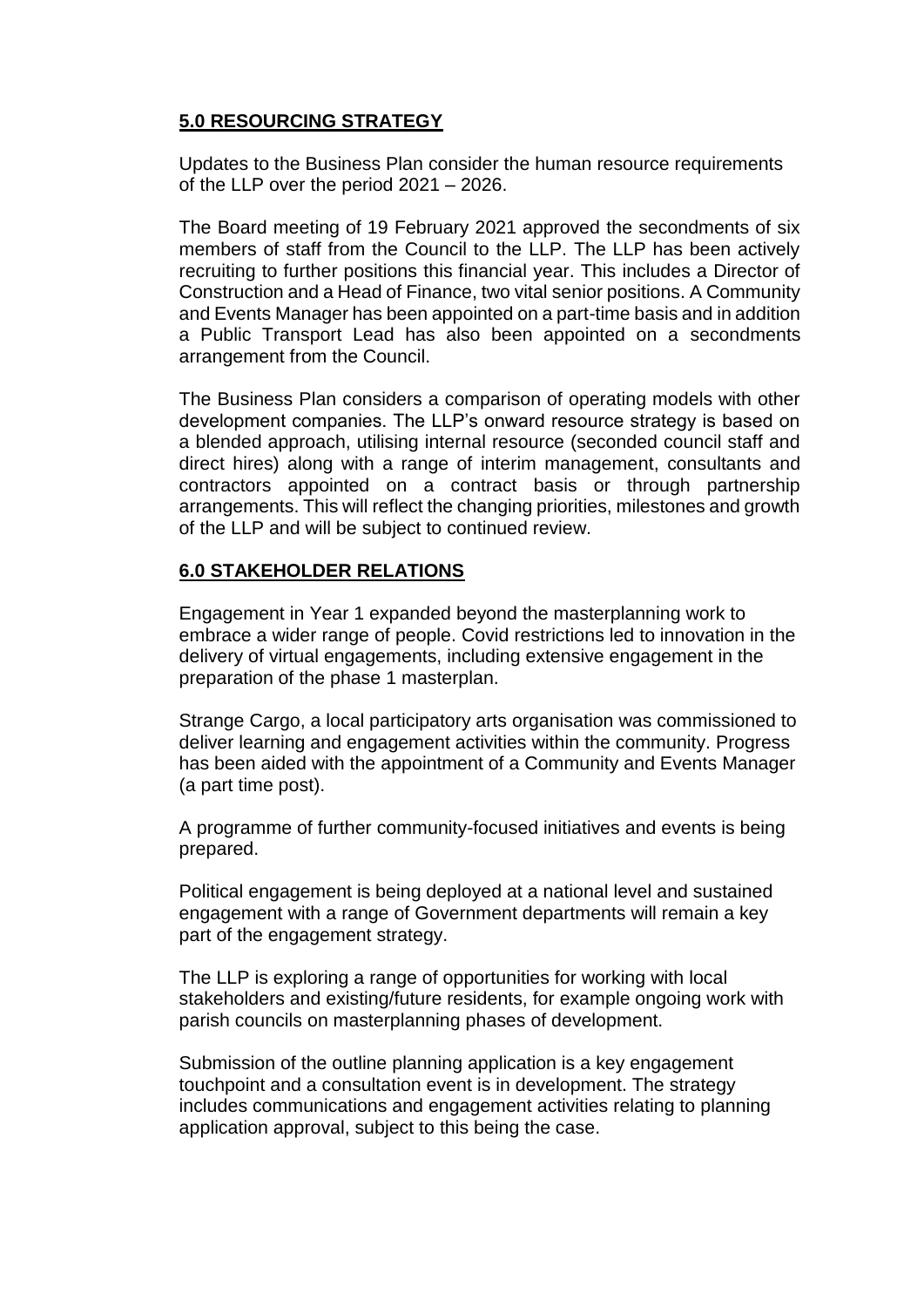# **7.0 THE MARKET**

BNP/Strutt & Parker have prepared updates to the Business Plan to assist the LLP with an understanding of the current development land market and wider housing markets within Kent and their opinion of values for Otterpool Park. They conclude that housing values, commercial values and land values remain equal to or above those reported in the Business Plan.

# **8.0 FINANCES**

In the approved plan agreed in January 2021, profit was projected to be £193m over the lifetime of the project, with the project breaking even in the first 10 years. The pace and timing of these returns will be dependent upon a few decisions around infrastructure and funding to ensure that peak debt does not exceed the £75m working capital budget. Since approval of the Business Plan, time has been spent validating, aligning and refining the magnitude and the timing of cashflows. Key to this has been the move to have custom built financial appraisals developed by the team, to enable Management to forecast the impact of various scenarios. As a consequence, Management now have greater confidence in the forecasted cashflows. Having carried out this work the headline return has been reviewed and a profit of £240m - £270m is projected.

The FY22-23 budget of £7.5m will be spent upon design and planning fees in order to conclude the outline planning application and secondly to plan the construction phase that will start in FY24-25.

# **9.0 PLANNING STRATEGY**

Modifications made to the Core Strategy Review were approved by Cabinet and have been subject to public consultation. It is anticipated that the Council will adopt the Core Strategy in early 2022.

The outline planning application for the scheme is being amended and it is anticipated that it will be submitted to the local planning authority in late 2021. Amended information will be subject to a further round of stakeholder and public consultation. If the application is approved by the Committee, it will then be necessary for the LLP and the LPA to agree and finalise a S106 legal agreement, with the aim that this will be completed by autumn 2022.

Planning progress with regard to community infrastructure includes the appointment of a curator to ensure that artists are embedded in the process of designing places and spaces, as part of a three-year action plan with Creative Folkestone. The action plan has been included in the budget for 2022/23 with commitment agreed in principle for subsequent years, but the programme of work will be reviewed and revised at the end of each financial year.

The LLP will prepare detailed proposals for the future use and development of Westenhanger Castle, the associated barns and its parkland setting.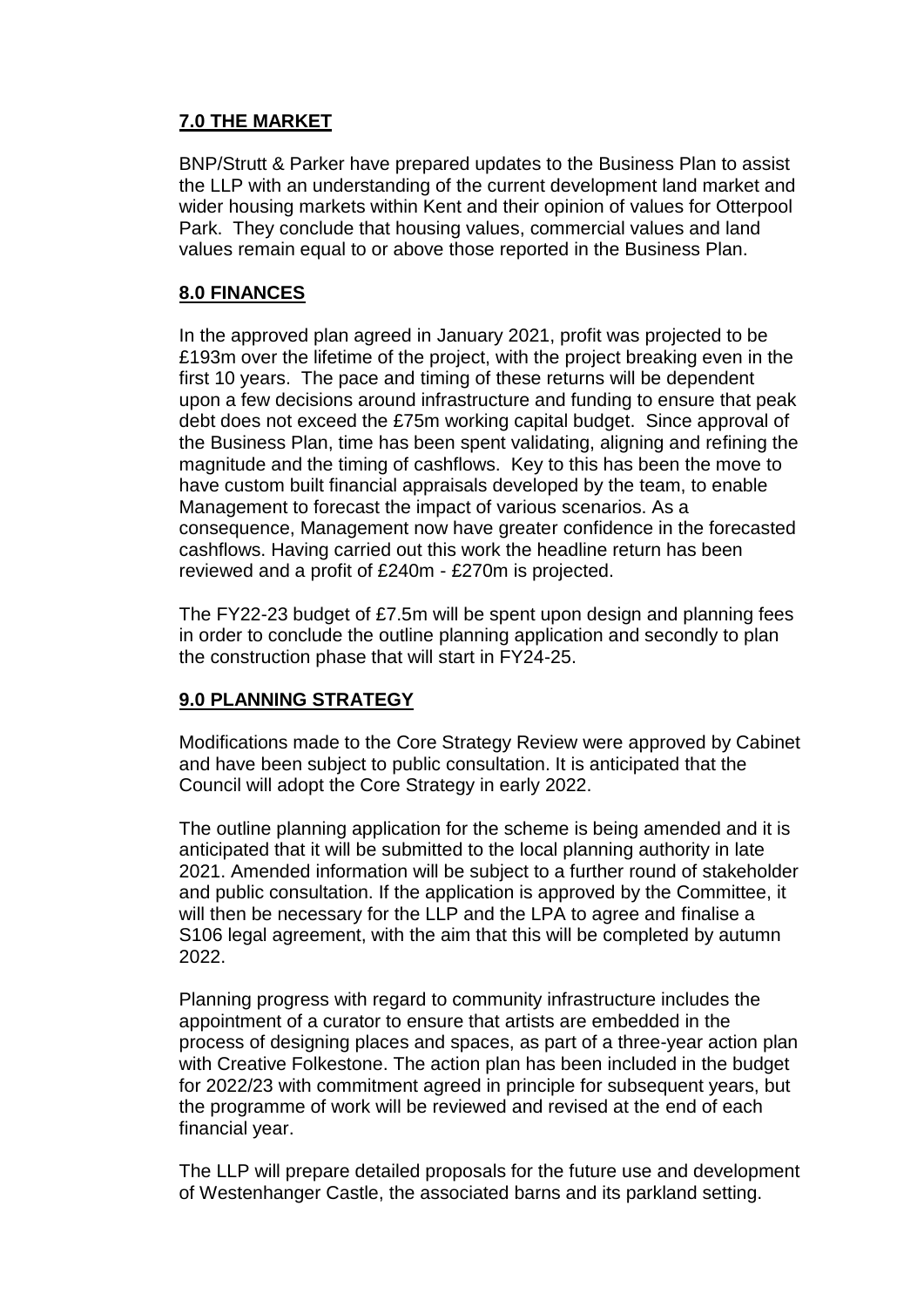Education provision within new schools is no longer the responsibility of the local education authority and the LLP is seeking advice from education specialists in order to meet its aspiration for schools.

The Kent and Medway CCG Estates Strategy (2021) notes Otterpool Park and sets out its intention to procure GP services for a new heath facility in the town. The current preferred option is a multi-functional building within the town centre – a 'market hall' – that will host a range of functions on a temporary basis until the town population grows enough for standalone facilities to be built.

#### **10.0 INFRASTRUCTURE STATEGY**

For the remainder of FY21/22, focus will transition towards planned delivery of the earliest pieces of infrastructure in Phase 1 to coincide with a grant of planning consent. An Infrastructure Delivery Plan (IDP) has been created sets out the sequence of proposed infrastructure:

- October 2021 to March 2022: focus on planning new infrastructure, surveys and design development
- April 2022 to March 2023 (FY22/23): focus on detail design and construction procurement
- April 2023 to March 2024: Year 1 delivery
- April 2024 to March 2025: Year 2 delivery

The Business Plan sets out in full the detailed activities that are being planned in the final months of FY21/22, to prepare for the production of new information to support technical applications, Reserved Matters applications and applications to discharge planning conditions.

Following on from the predominately planning work undertaken during the last half of FY21/22, activity in FY22/23 focuses on design development to enable Reserved Matters and technical applications to be approved. These must be supported with more detailed information and coordination with housebuilders. At the same time a planning decision is expected, and planning conditions will be available.

In the final half of this period, the LLP expects to be preparing ground and delivering any priority utility diversions and improving construction access points. The racecourse stands will be demolished.

In April 2023 the LLP will commence delivery of the first pieces of infrastructure in accordance with approved details and discharged planning conditions.

In FY24/25 the LLP will continue to delivery enabling infrastructure in Phase 1.

# **11.0 LAND DISPOSAL STRATEGY**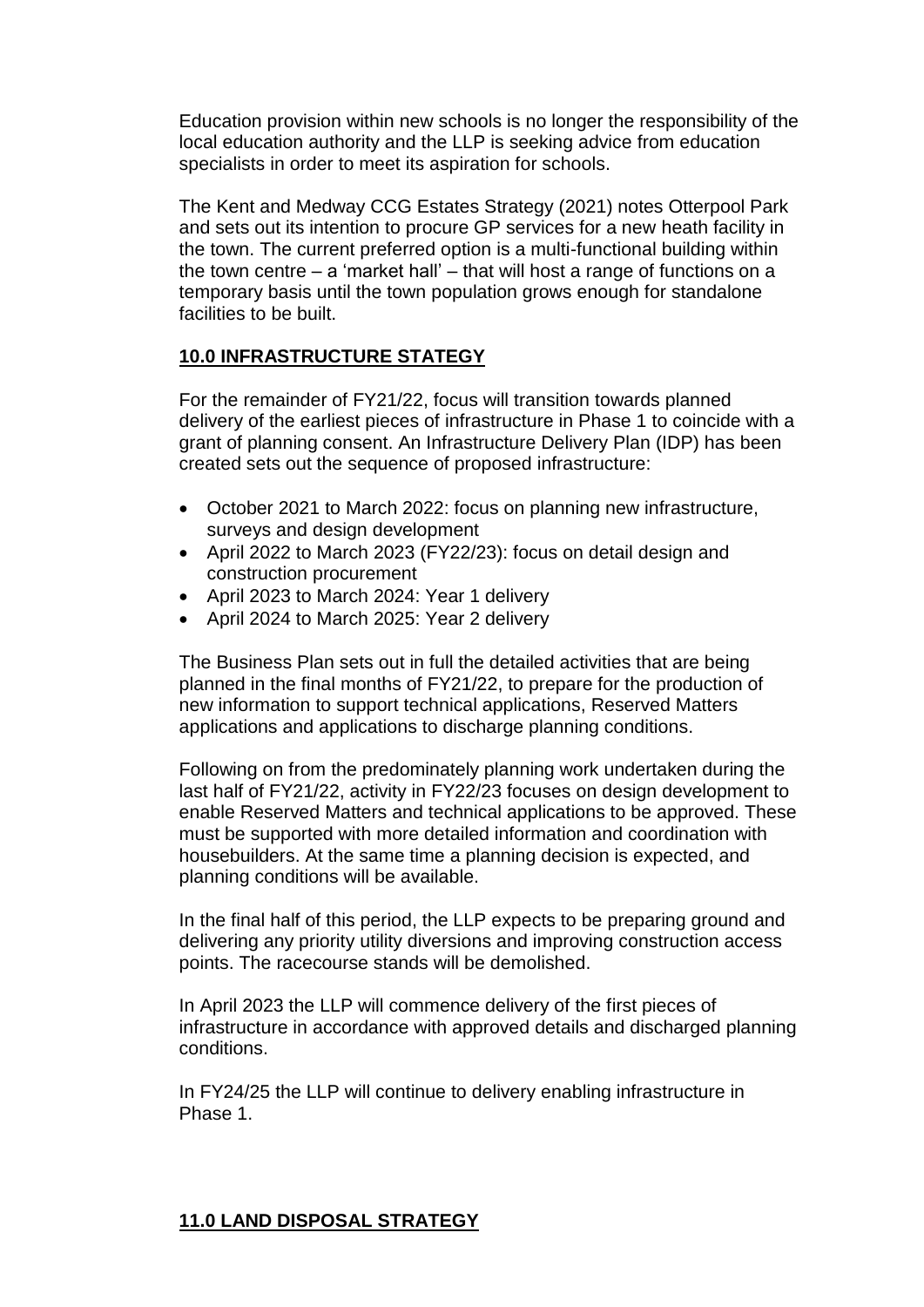The land disposal strategy in the Business Plan remains sound and will be the basis of disposing of the land and ensuring its development. The strategy is based on the following principles and will be implemented by the LLP's agent BNP /Strutt & Parker:

- Formulate an appropriate marketing strategy on a parcel-by-parcel basis which will evolve to complement the market throughout the duration of future sales periods.
- Create a premium brand for the wider development which is consistent with the design parameters of the overall scheme.
- Oversee the production of comprehensive technical information packs relative for each parcel.
- Advice on early place making.
- Negotiate land sales and work alongside the wider legal team to successfully secure the completion of sales within targeted timescales.

Market testing for phase 1 has now formally commenced and it is anticipated that formal bids will be received over the next two months for consideration by the board in the New Year

- 2.4 Overview and Scrutiny Committee considered the draft updated Business Plan on 7 December 2021 (Minute 32). The following points were raised by Members:
	- The Business Plan is thorough and based on a range of detailed assumptions and the added level of detail in the plan is welcome.
	- It is important to ensure ongoing engagement with adjacent Parish Councils.
	- Otterpool Park should deliver housing for all ages and new employment opportunities.
	- It is important that the best quality digital infrastructure (e.g. superfast broadband) is provided.
	- Timescales for the planning application to be determined.
- 2.5 Cabinet is asked to agree the updated Business Plan

#### **3. RISK MANAGEMENT ISSUES**

3.1 Strategic risk in relation to Otterpool Park is identified in the Corporate Risk Register (which is reported to Audit and Governance Committee), a summary of which is detailed below: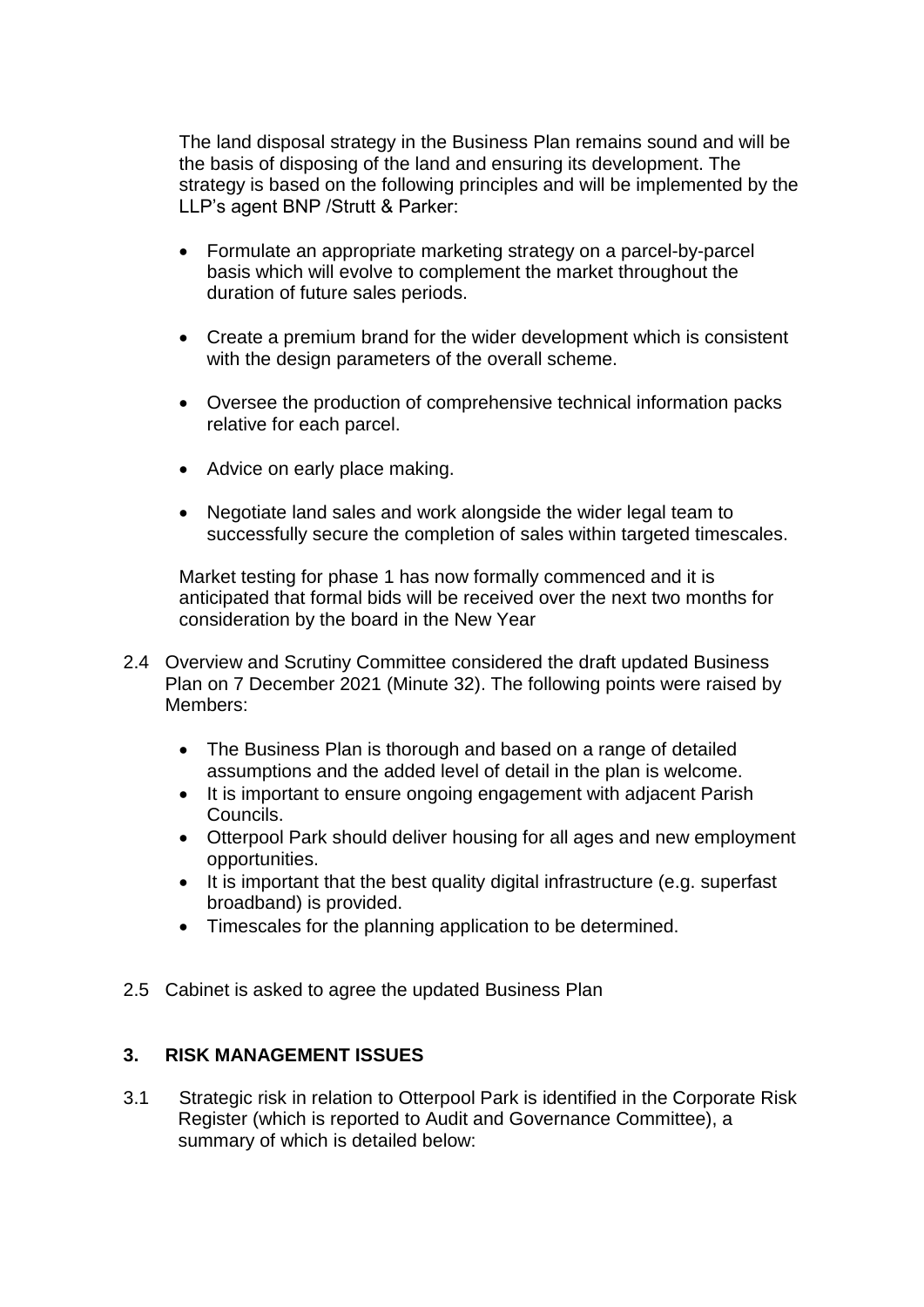| <b>Perceived Risk</b>                                       | Likelihood      | <b>Seriousness</b> | <b>Preventative Action</b>                                                                                                      |
|-------------------------------------------------------------|-----------------|--------------------|---------------------------------------------------------------------------------------------------------------------------------|
| Failure to deliver<br><b>Otterpool Park</b><br>development. | Low /<br>Medium | High               | Full Council decision to agree<br>funds for project to commence<br>and control of all major<br>landholdings / options achieved. |
|                                                             |                 |                    | LLP has been established and<br>Directors appointed with broad<br>range of skills applicable to the<br>project.                 |
|                                                             |                 |                    | Legal, Financial and Commercial<br>advisors in place to provide<br>support for the Council and LLP.                             |
|                                                             |                 |                    | <b>Strategic Land Agreement and</b><br>Funding Agreements to be put in<br>place.                                                |
|                                                             |                 |                    | Ensure adequate Planning<br>resources and access<br>appropriate specialist advice.                                              |
|                                                             |                 |                    | Governance and Assurance<br>Framework in place.                                                                                 |
|                                                             |                 |                    | Owner / LLP Board meetings held<br>regularly to monitor progress,<br>finance and risk.                                          |
|                                                             |                 |                    | Internal Corporate Oversight<br>officers group established<br>including Statutory Officers.                                     |
|                                                             |                 |                    | Annual refresh of LLP Business<br>Plan to be agreed by the Council.                                                             |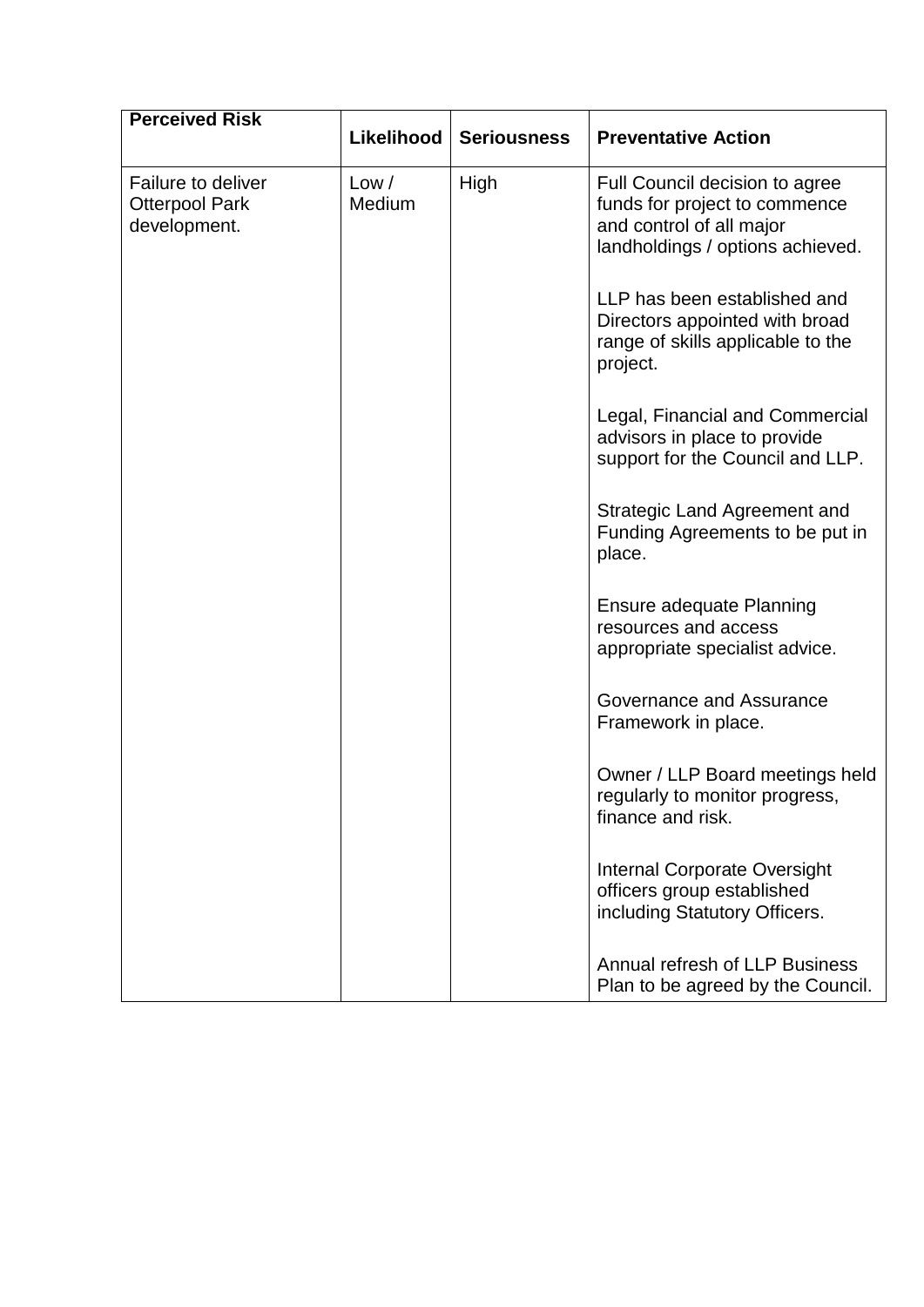3.2 The strategic level risks for Otterpool Park are set out in section 12 of the Business Plan. A more detailed risk register, to operational level, is managed by the LLP. The strategic level risks are reviewed at the Owners' meetings, between the Council and LLP Board, on a quarterly basis.

## **4. LEGAL/FINANCIAL AND OTHER POLICY MATTERS**

### **4.1 Legal Officer's Comments (NM)**

There are no legal implications arising directly from this report.

#### **4.2 Finance Officer's Comments (LW)**

The financial implications to meet the LLP's planned work for the next year are outlined within the body of the report. The Council's existing Medium Term Capital Programme (MTCP) has a remaining budget provision for the Otterpool Park development of £74.8m, to be funded from prudential borrowing. The LLP has no independent source of funding (without prior consent of the Council) and funding will be provided to the LLP on a facility basis in accordance with the funding agreement which is currently being finalised.

The draft updated Business Plan shows the forecasted peak debt required by the LLP for working capital will be in 2025/26 and will range from £56.4m (best case) to £75m (worst case) with the base value being £64.7m. Should the LLP's peak debt be expected to exceed the budget of £74.8m in the MTCP then full Council approval will be required for this. However, it is encouraging to note that the net profit projected from the development over its lifetime has increased from £193m to between £240m and £270m providing enhanced reassurance for the Council's investment in it. The Council's Medium Term Financial Strategy (MTFS) for the period to 2025/26 recognises interest income forecast to be accrued from loans planned to be made to the LLP.

The project is a fundamental element of the Council's medium to long term plan to being financially sustainable.

# **4.3 Diversities and Equalities Implications (GE)**

There are no negative equality and diversity implications directly arising from this report. Virtual engagement sessions have taken place with a wide range of people in the first year and the Otterpool Park LLP are continuing to explore a number of future opportunities to engage with local stakeholders and residents on the master planning of future phases for Otterpool Park.

# **4.4 Climate Change Implications (OF)**

There are no Climate Change Impacts arising directly from this report.